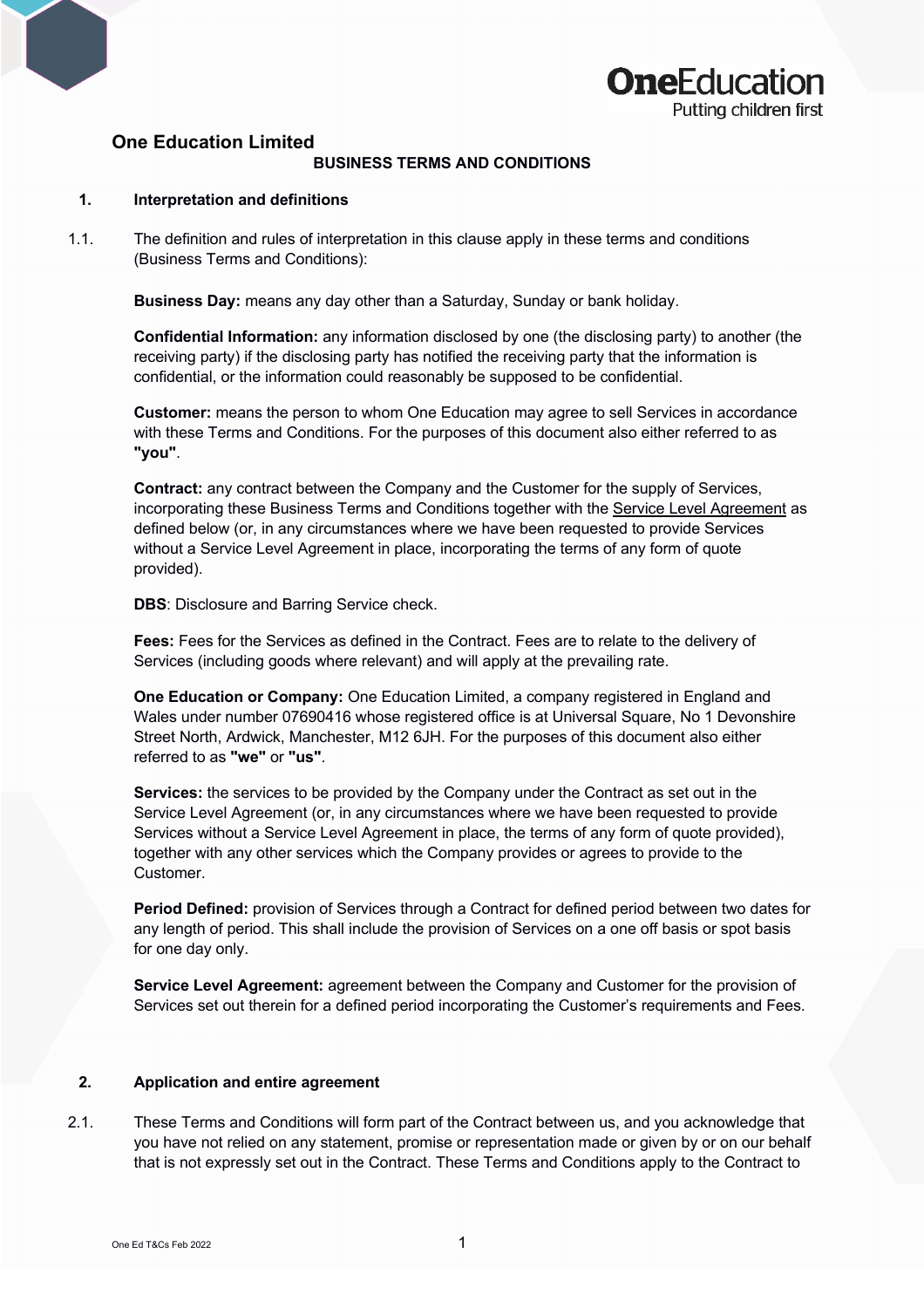the exclusion of any other terms that you try to impose or incorporate, or which are implied by trade, custom, practice or course of dealing.

#### **3. Acceptance of contract**

- 3.1. The Service Level Agreement will set out the details of the Services to be provided together with any Fees, deliverables, milestones, or other relevant information. The Service Level Agreement shall not constitute an offer by us capable of acceptance.
- 3.2. A Contract shall only come into force once you sign and return the Service Level Agreement to us and we either:
	- **3.2.1.**confirm to you in writing (which may include email) that a Contract has come into existence; or
	- **3.2.2.**we commence provision of the Services.
- 3.3. In any circumstances where we have been requested to provide Services without a Service Level Agreement in place, a Contract shall only come into force when we either
	- **3.3.1.**confirm to you in writing (which may include email) that a Contract has come into existence; or
	- **3.3.2.**we commence provision of the Services.

#### **4. Provision of services**

- 4.1. We warrant that we will use reasonable care and skill in our performance of the Services which will comply with the Contract, including any specification in all material respects. We can make any changes to the Services which are necessary to comply with any applicable law or safety requirement, and we will notify you if this is necessary.
- 4.2. We will use our reasonable endeavours to complete the performance of the Services within the time agreed or as set out in the Contract.
- 4.3. All of these Terms and Conditions apply to the supply of any goods as well as Services unless we specify otherwise.

#### **5. Our obligations**

- 5.1. We will provide Services through relevant qualified and supervised professionals who hold appropriate qualifications, have professional indemnity insurance and DBS clearance (where applicable).
- 5.2. One Education is committed to ensuring that continuity of Services is maintained throughout the duration of your Contract. In unexpected circumstances where this cannot be delivered One Education will involve the Customer as soon as possible to agree any change in your service delivery team, associate or third party contractor (if relevant).
- 5.3. We will advise the Customer of the absence of any staff member, associate or third party contractor (if relevant) involved in the provision of your Services as soon as possible on the day of absence. In the case of a known long term absence, we will work with the Customer to decide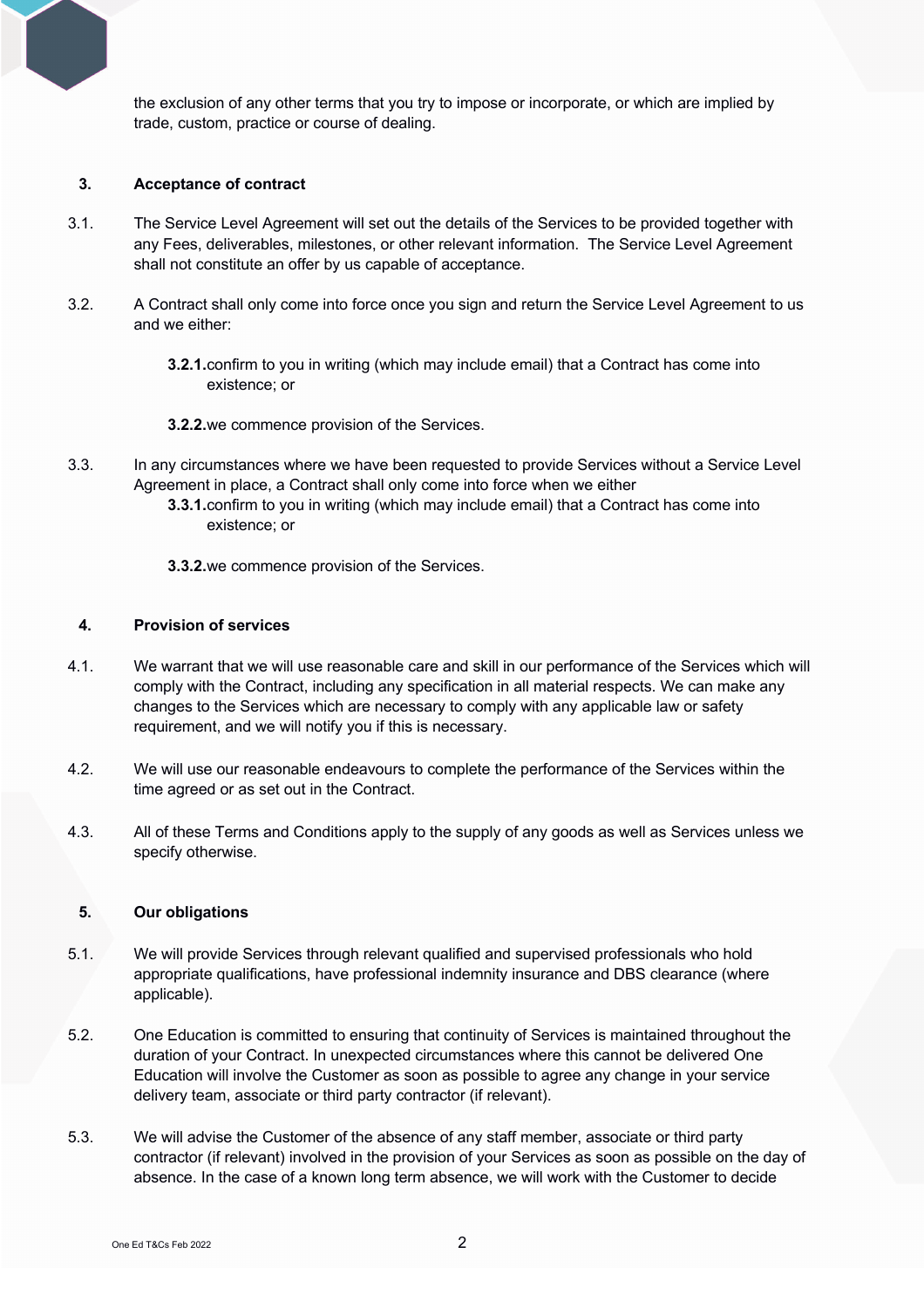upon the best course of action, which may include the supply of an alternative staff member, associate or third party contractor (if relevant) or alternative supply dates.

5.4. Should a complaint arise, we will ensure this is dealt with to the complete satisfaction of the Customer. One Education is committed to resolving any complaints and to respond to all feedback. Our complaints procedure is readily available and will be provided to all Customers as requested.

### **6. Your obligations**

- 6.1. You must obtain any permissions, consents, licences or otherwise that we need and must give us access to any and all relevant information, materials, properties, physical space, IT equipment and any other matters which we need to provide the Services.
- 6.2. Non-compliance with clause 6.1 means we may terminate the Services.
- 6.3. We are not liable for any delay or failure to provide the Services if this is caused by your failure to comply with the provisions of this section (Your obligations).
- 6.4. You will be responsible for preparing and maintaining the relevant premises for the supply of the Services, including identifying, monitoring, removing and disposing of any hazardous materials from any of its premises in accordance with all applicable laws, before and during the supply of the Services at those premises, and informing the Company of all of its obligations and actions under this condition.
- 6.5. You will inform One Education of all health and safety rules and regulations and any other reasonable security requirements that apply at any of the Customer's premises.
- 6.6. You shall take all steps to ensure the health and safety of the personnel of the One Education whilst they are in attendance at the Customer's premises in connection with the performance of the Services.
- 6.7. Unless otherwise agreed in writing in advance, you will effect and maintain appropriate insurance (in an adequate amount and with a reputable insurer) to cover against all possible risks which may arise in connection with the performance of the Services at the Customer's premises by any person working on behalf of One Education. You shall, promptly upon our request, provide evidence of such insurance being obtained and premiums being paid.
- 6.8. To keep, maintain and insure One Education's equipment in good condition and shall not dispose of or use One Education's Equipment other than in accordance with our written instructions or authorisation.
- 6.9. The Customer shall be liable to pay to One Education, on demand, all reasonable costs, charges or losses sustained or incurred by One Education (including any direct, indirect or consequential losses, loss of profit and loss of reputation, loss or damage to property and those arising from injury to or death of any person and loss of opportunity to deploy resources elsewhere) arising directly or indirectly from the Customer's fraud, negligence, failure to perform or delay in the performance of any of its obligations under the Contract, subject to One Education confirming such costs, charges and losses to the Customer in writing.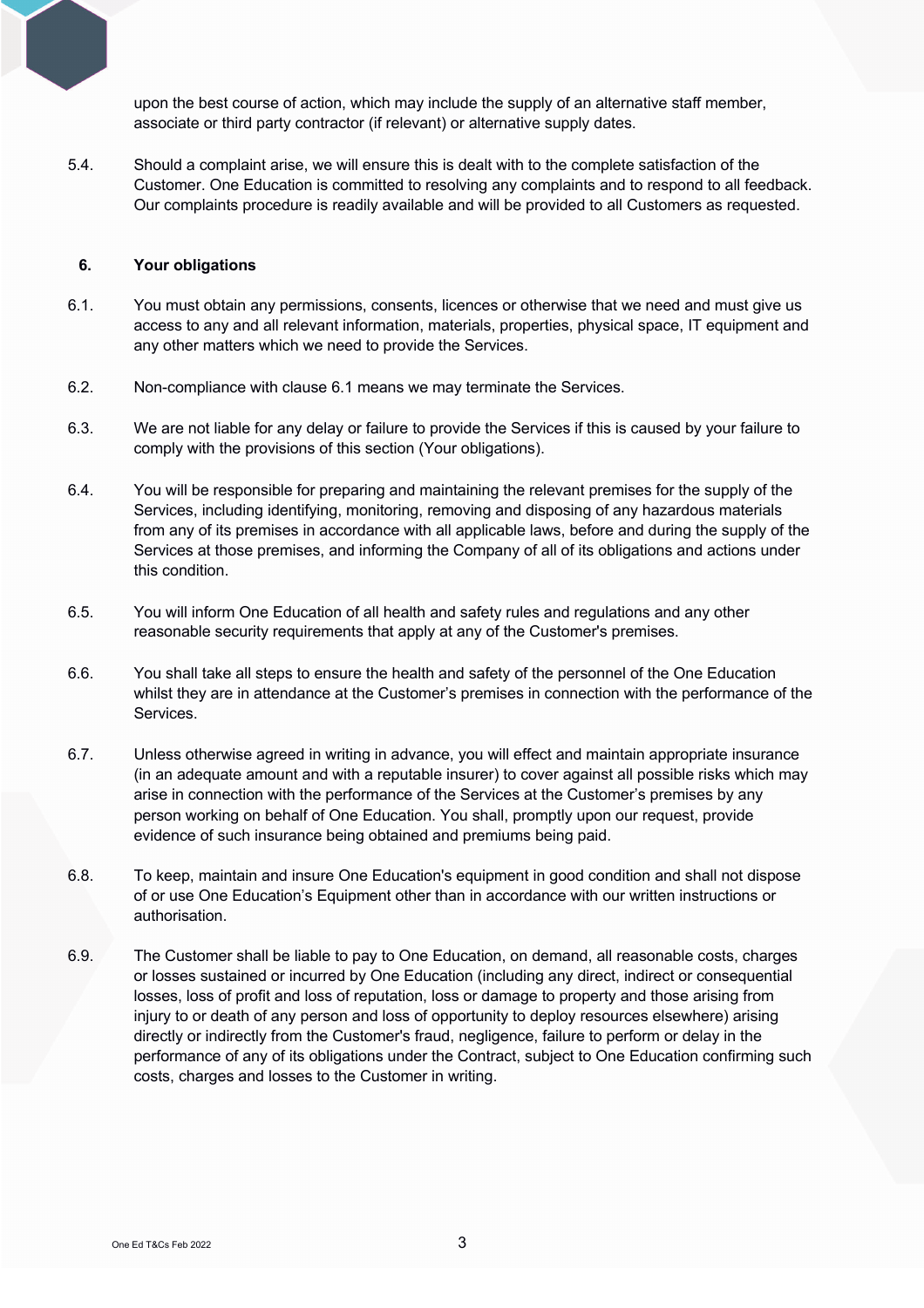# **7. Safeguarding**

- 7.1. One Education is fully committed to safeguarding all children and young people. One Education specialists will follow One Education's child protection policy and related procedures and all specialists have completed the required checks for their role.
- 7.2. The Customer shall ensure effective safeguarding policies and procedures are employed. If there are any safeguarding matters or issues that the Customer is aware of relating to the provision of Services, then these should be brought to the immediate attention of One Education (subject to your safeguarding policies and procedures).
- 7.3. The Customer shall complete any necessary information forms for work around individual children/young people, ensuring parent or carer permission has been obtained.

#### **8. Fees**

- 8.1. The Fees for the Services are set out in the Service Level Agreement and are on a time and materials basis. This includes any prices for goods provided at the Customer's request.
- 8.2. In addition to the Fees and where defined and agreed in the Contract, we can recover from you: a) reasonable incidental expenses including, but not limited to, travelling expenses, hotel costs, subsistence and any associated expenses; b) the cost of services provided by third parties and required by us for the performance of the Services; and c) the cost of any materials required for the provision of the Services.
- 8.3. You must pay us for any additional services provided by us that are not specified in the Contract in accordance with our then current, applicable daily rate in effect at the time of performance or such other rate as may be agreed between us. The provisions of this clause 8.3 also applies to these additional services.
- 8.4. The Fees are exclusive of any applicable VAT and other taxes or levies which are imposed or charged by any competent authority.
- 8.5. Fees referred to in the Contract are based on the cost to us of supplying the relevant Services. The Company reserves the right to adjust the Fees on an annual basis to reflect the increase the cost of providing the Services, such increase shall be limited to 2% above the percentage increase in the Customer Prices Index during the previous twelve months. The Company shall give the Customer not less than one month's prior written notice of proposed changes to Fees.
- 8.6. One Education reserves the right to charge for any omission or additional cost arising from the provision of inaccurate, misleading or insufficient information by Customers.
- 8.7. Where appointments have been confirmed but need to be rearranged, the Customer will provide One Education with at least 72 hours notice. If this is not adhered to, an additional charge equal to the Fees for the relevant service or appointment will be recoverable in full unless the reason for rearranging is due to:
	- 8.7.1 school closure or staff absence relating to one or more positive Covid-19 tests, or
	- 8.7.2 an Ofsted inspection taking place (where the school received less than 72 hours notice of such inspection).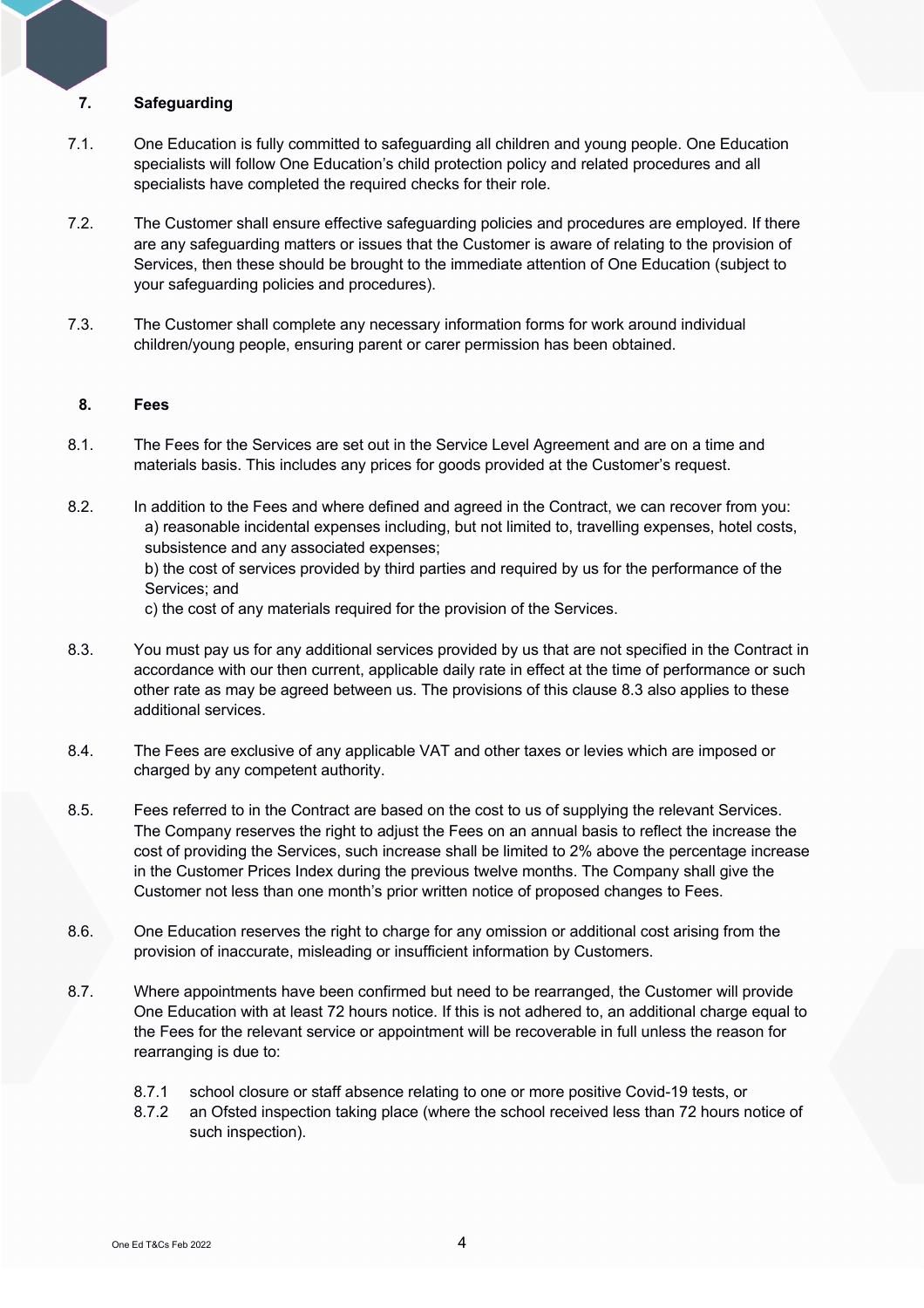8.8. Unless agreed otherwise between the Customer and One Education, Fees in respect of teaching services shall relate to a six hour day and for all other services shall relate to a seven hour day.

#### **9. Carriage and delivery (relating to goods)**

- 9.1. Except as defined and agreed in writing in the Contract, One Education's Fees do not include delivery charges to the Customer. One Education reserves the right to levy a charge for delivery to any destination advised by the Customer.
- 9.2. One Education shall be under no liability to the Customer in respect of shortages in quantities delivered against order or in respect of goods damaged in transit before delivery unless full details of such alleged shortages or damage is notified to us within five working days of delivery.

#### **10. Passing of risk and title (relating to goods)**

- 10.1. Risks in goods shall pass to the Customer on delivery and from such time the Customer shall keep the goods fully protected and insured against all risks until final payment is made and title passes to the Customer.
- 10.2. One Education shall retain title to the goods until it has received payment in full of sums due in connection with the supply of all goods to the Customer at any time and the Customer shall hold the Goods as One Education's fiduciary agent and bailee. For these purposes, One Education has only received payment when the amount of the payment is irrevocably credited to its bank account.

#### **11. Warranties**

- 11.1. We warrant to you that the goods supplied under a Contract:
	- a) shall be as described in the Service Level Agreement;
	- b) be of satisfactory quality (within the meaning of the Sales of Goods Act 1979, as amended) and fit for any purpose held out by us; and
	- c) comply with all applicable statutory and regulatory requirements.
- 11.2. The Company undertakes that the Services will be performed with reasonable skill and care and in accordance with all statutory and regulatory requirements.
- 11.3. The Company warrants it has and will maintain all necessary consents and permissions necessary for the performance of its obligations under the Contract.
- 11.4. All other warranties representations or guarantees are excluded to the fullest extent allowed by law.

# **12. Cancellation and amendment**

- 12.1. Notwithstanding clause 3, we shall be under no obligation to enter into a Contract upon the receipt of a signed Service Level Agreement from you.
- 12.2. If you want to amend any details of the Services you must tell us in writing as soon as possible. We will use reasonable endeavours to make any required changes and additional costs will be included in the Fees invoiced to you.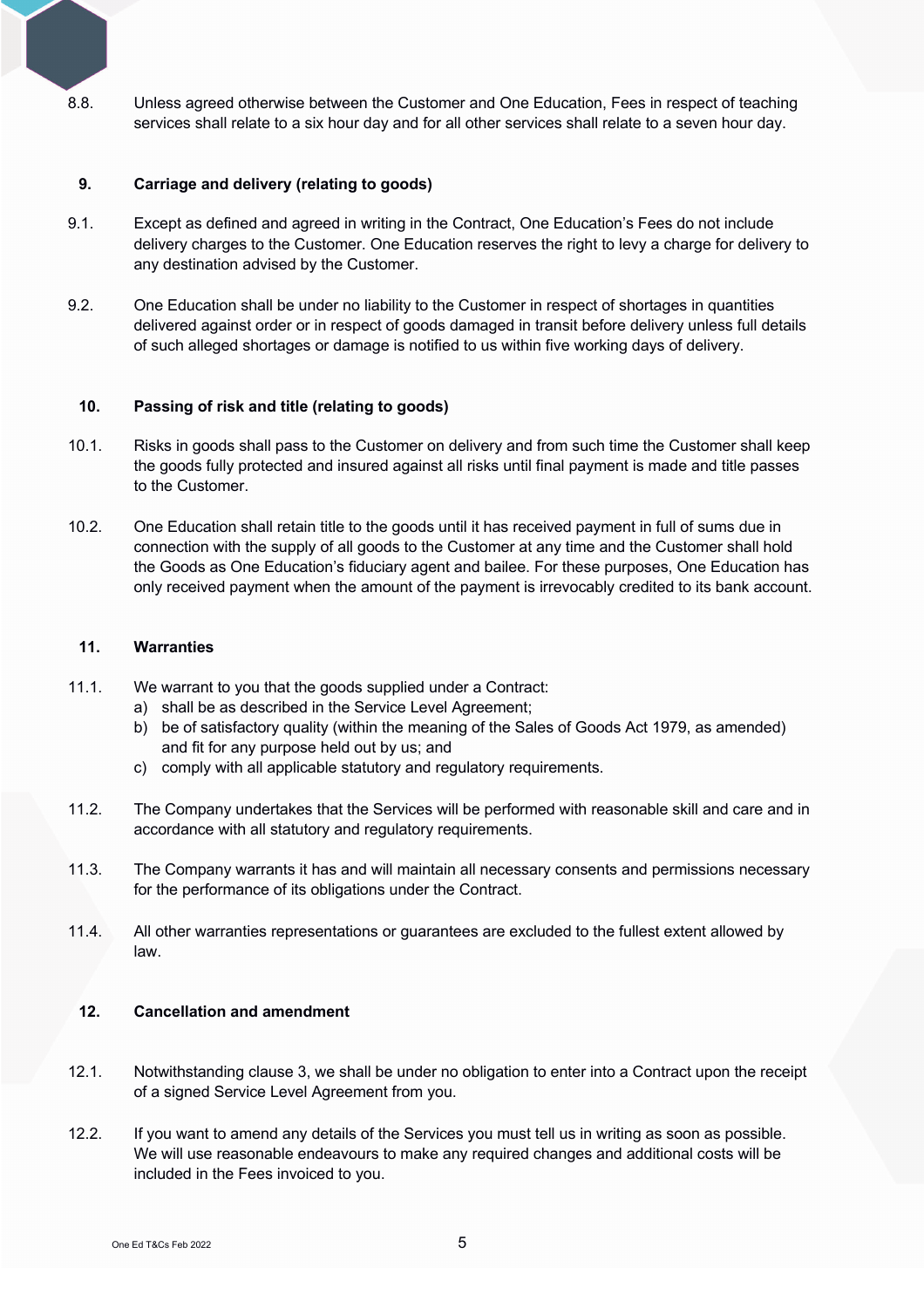- 12.3. If, due to circumstances beyond our control, including those set out in the clause below (Circumstances beyond a party's control at clause 18), we have to make any change in the Services or how they are provided, we will notify you immediately. We will use reasonable endeavours to keep any such changes to a minimum.
- 12.4. If you wish to end or cancel a Contract before its stated end date, then you will be liable for the full amount of Fees payable to us under the specified Service Level Agreement.
- 12.5. The Fees as defined in the Contract will be payable during the notice period unless waived by One Education in agreement with the Customer.
- 12.6. Services relating to the provision of internet connections may be cancelled by the Customer by providing the relevant notice at clause 12.5. Where the contract has an outstanding term over three months, the Customer shall however be liable for the full contract value unless waived by One Education in agreement with the Customer.

#### **13. Payment**

- 13.1. We will invoice you for payment of the Fees either:
	- a) when we have completed the Services; or
	- b) on the invoice dates set out in the Service Level Agreement.
- 13.2. You must pay the Fees due within 30 days of the date of our invoice or otherwise in accordance with any credit terms agreed between us.
- 13.3. Without limiting any other right or remedy we have for statutory interest, if you do not pay within the period set out above, we will charge you interest at the rate of 5% per annum above the base lending rate of the Bank of England from time to time on the amount outstanding until payment is received in full.
- 13.4. All payments due under these Terms and Conditions must be made in full without any deduction or withholding except as required by law and neither of us can assert any credit, set-off or counterclaim against the other in order to justify withholding payment of any such amount in whole or in part.
- 13.5. If you do not pay within the period set out above, we can suspend any further provision of the Services and cancel any future services which have been ordered by, or otherwise arranged with, you.
- 13.6. Receipts for payment will be issued by us only at your request.
- 13.7. All payments must be made in British Pounds unless otherwise agreed in writing between us.

#### **14. Sub-Contracting and assignment**

- 14.1. We can at any time assign, transfer, charge, subcontract or deal in any other manner with all or any of our rights under these Terms and Conditions and can subcontract or delegate in any manner any or all of our obligations to any third party.
- 14.2. You must not, without our prior written consent, assign, transfer, charge, subcontract or deal in any other manner with all or any of your rights or obligations under these Terms and Conditions.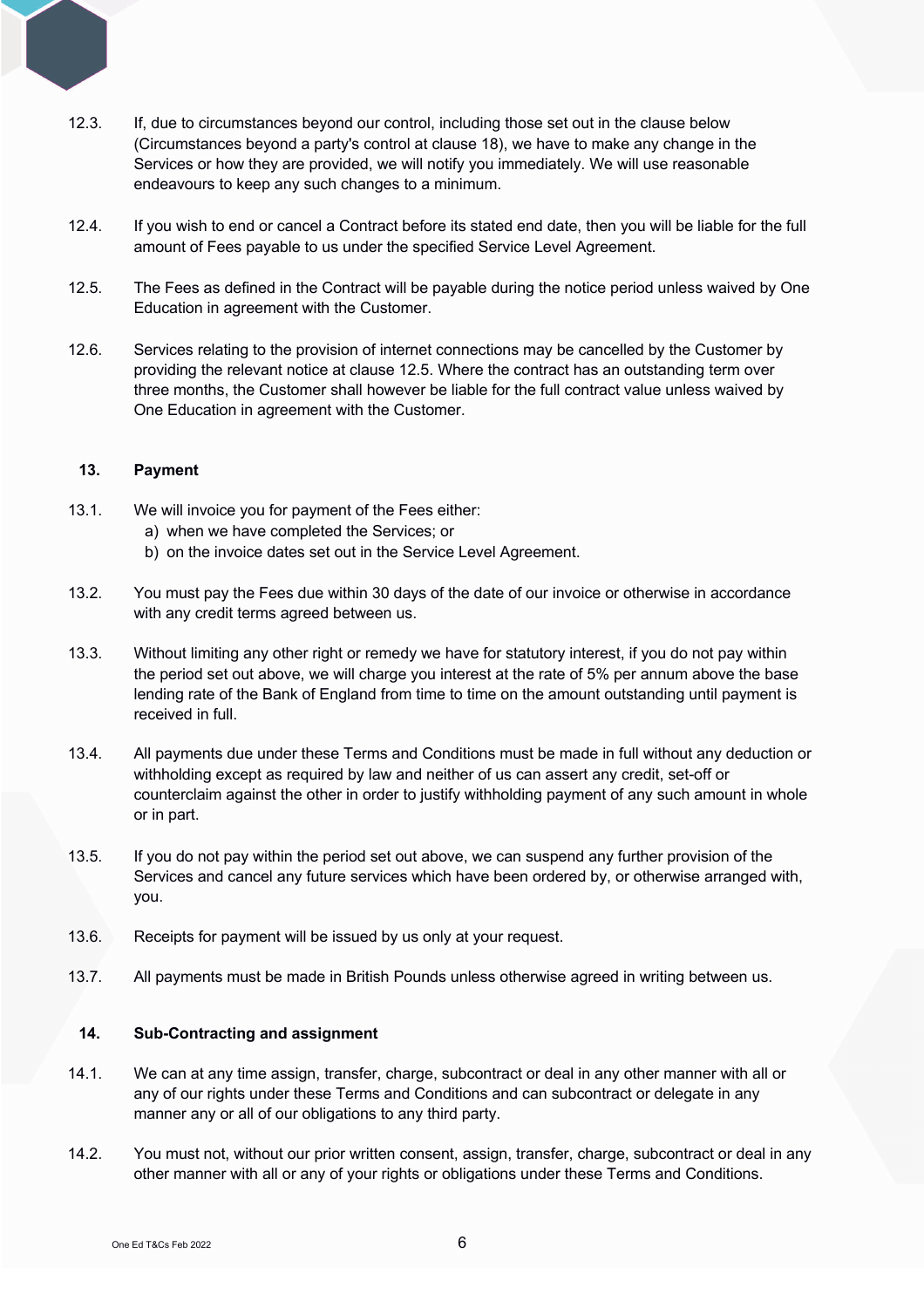#### **15. Termination**

15.1. We can terminate the provision of the Services immediately if you:

- a) commit a material breach of your obligations under these Terms and Conditions; or
- b) fail to make payment of any amount due under the Contract on the due date for payment; or
- c) are or become or, in our reasonable opinion, are about to become, the subject of a bankruptcy order or take advantage of any other statutory provision for the relief of insolvent debtor; or
- d) enter into a voluntary arrangement under Part 1 of the Insolvency Act 1986, or any other scheme or arrangement is made with its creditors; or
- e) convene any meeting of your creditors, enter into voluntary or compulsory liquidation, have a receiver, manager, administrator or administrative receiver appointed in respect of your assets or undertakings or any part of them, any documents are filed with the court for the appointment of an administrator in respect of you, notice of intention to appoint an administrator is given by you or any of your directors or by a qualifying floating charge holder (as defined in para. 14 of Schedule B1 of the Insolvency Act 1986), a resolution is passed or petition presented to any court for your winding up or for the granting of an administration order in respect of you, or any proceedings are commenced relating to your insolvency or possible insolvency.

#### **16. Intellectual property**

- 16.1. We reserve all copyright and any other intellectual property rights which may subsist in any goods or Services supplied under a Contract. We reserve the right to take any appropriate action to restrain or prevent the infringement of such intellectual property rights.
- 16.2. You acknowledge and agree that during the course of providing the Services, if either of us provides already existing works incorporating intellectual property rights ("**Background IP**"), that such Background IP will remain the relevant party's property. In the event that during the course of supplying the Services, any intellectual property rights are created ("**Arising IP**") these shall vest in One Education.
- 16.3. You will do all acts and things which may be necessary to ensure that all Arising IP vests in One Education (including executing any deeds, assignments, or other documents as may be necessary) and shall procure waivers of moral rights from any members of staff who may have been involved in the creation of such Arising IP.
- 16.4. You hereby grant to us a worldwide irrevocable royalty free licence for the duration of any relevant intellectual property rights to use any Background IP that may be required to enjoy and exploit Arising IP. In return, we hereby provide to you a worldwide irrevocable royalty free licence to use the arising IP during the term of the contract to such extent as is necessary to receive and enjoy the benefit of the Services.

#### **17. Liability and indemnity**

17.1. Our liability under these Terms and Conditions, and in breach of statutory duty, and in tort or misrepresentation or otherwise, shall be limited as set out in this section (Liability and indemnity).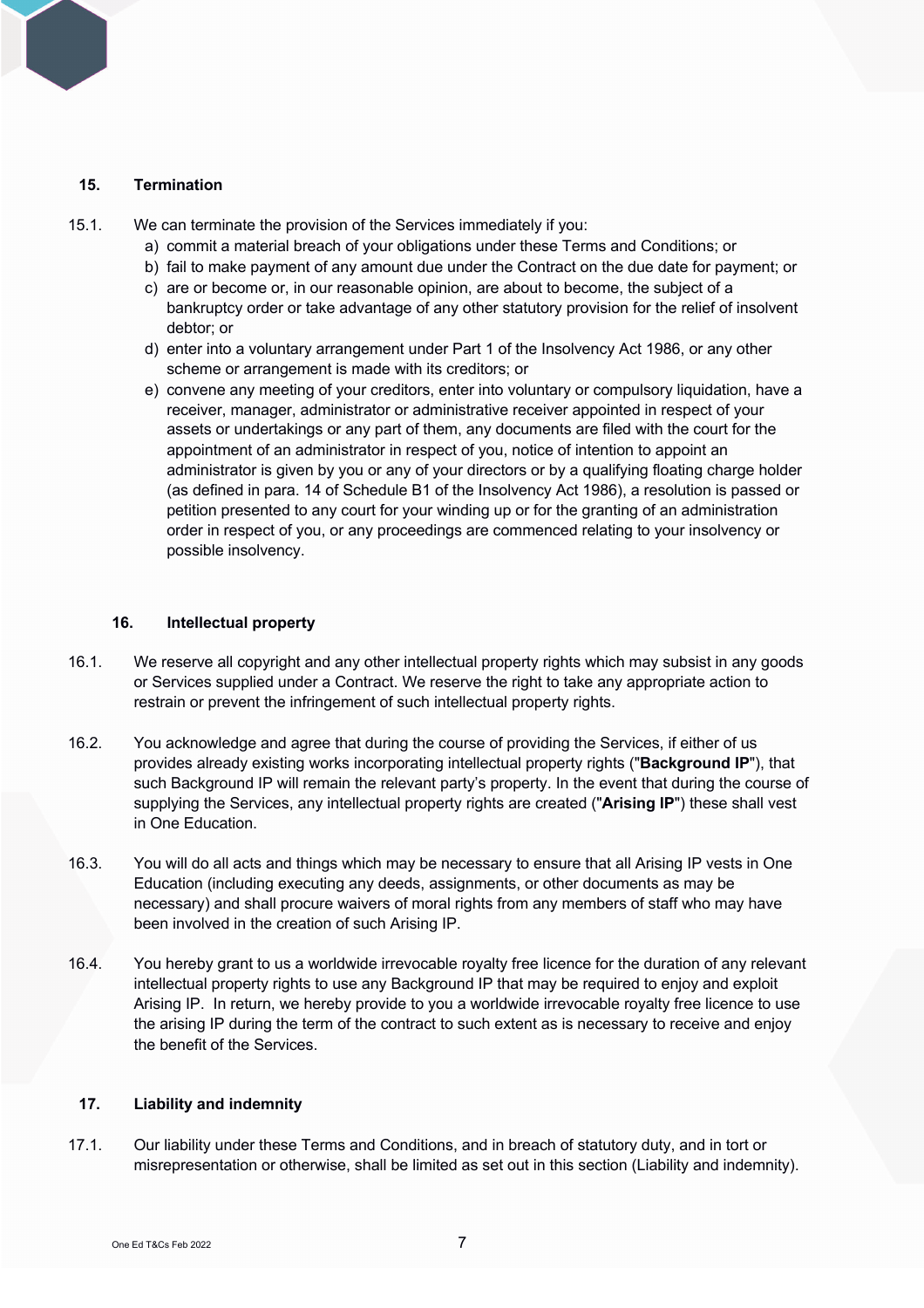- 17.2. The total amount of our liability is limited to the total amount of Fees payable by you under the Contract.
- 17.3. We are not liable (whether caused by our employees, agents or otherwise) in connection with our provision of the Services or the performance of any of our other obligations under these Terms and Conditions or the Contract for:
	- a) any indirect, special or consequential loss, damage, costs, or expenses or;
	- b) any loss of profits; loss of anticipated profits; loss of business; loss of data; loss of reputation or goodwill; business interruption; or, other third party claims; or
	- c) any failure to perform any of our obligations if such delay or failure is due to any cause beyond our reasonable control; or
	- d) any losses caused directly or indirectly by any failure or your breach in relation to your obligations; or
	- e) any losses arising directly or indirectly from the choice of Services and how they will meet your requirements or your use of the Services or any goods supplied in connection with the Services; or
	- f) if the Company's performance of obligations under the Contract is prevented or delayed by any act or omission of the Customer, its agents or sub-contractors or employees, the Company shall not be liable for any costs, charges or losses sustained or incurred by the Customer arising indirectly or
- 17.4. You must indemnify us against all damages, costs, claims and expenses suffered by us arising from any loss or damage to any equipment (including that belonging to third parties) caused by you or your agents or employees.
- 17.5. Nothing in these Terms and Conditions shall limit or exclude our liability for death or personal injury caused by our negligence, or for any fraudulent misrepresentation, or for any other matters for which it would be unlawful to exclude or limit liability.

#### **18. Circumstances beyond a party's control**

directly from such prevention or delay.

18.1. Neither of us is liable for any failure or delay in performing our obligations where such failure or delay results from any cause that is beyond the reasonable control of that party or which it could not have been expected to take reasonable steps to mitigate. Such causes include, but are not limited to: power failure, Internet Service Provider failure, industrial action, civil unrest, fire, flood, storms, earthquakes, acts of terrorism, acts of war, pandemic, epidemic, governmental action or any other event that is beyond the control of the party in question. If the delay continues for a period of 90 days, either of us may terminate or cancel the Services to be carried out under these Terms and Conditions.

#### **19. Non solicitation**

- 19.1. During the term of the Contract and for 12 months after the relevant end date of the Contract, the Customer and any other related entity shall not employ, either directly or indirectly, any employee of One Education.
- 19.2. Should a member of One Education be employed, the party in breach of clause 19.1 shall pay a fee calculated at 50% of the previous year's gross annual salary (for the relevant member) and this will be payable immediately upon employment. One Education and the Customer both agree that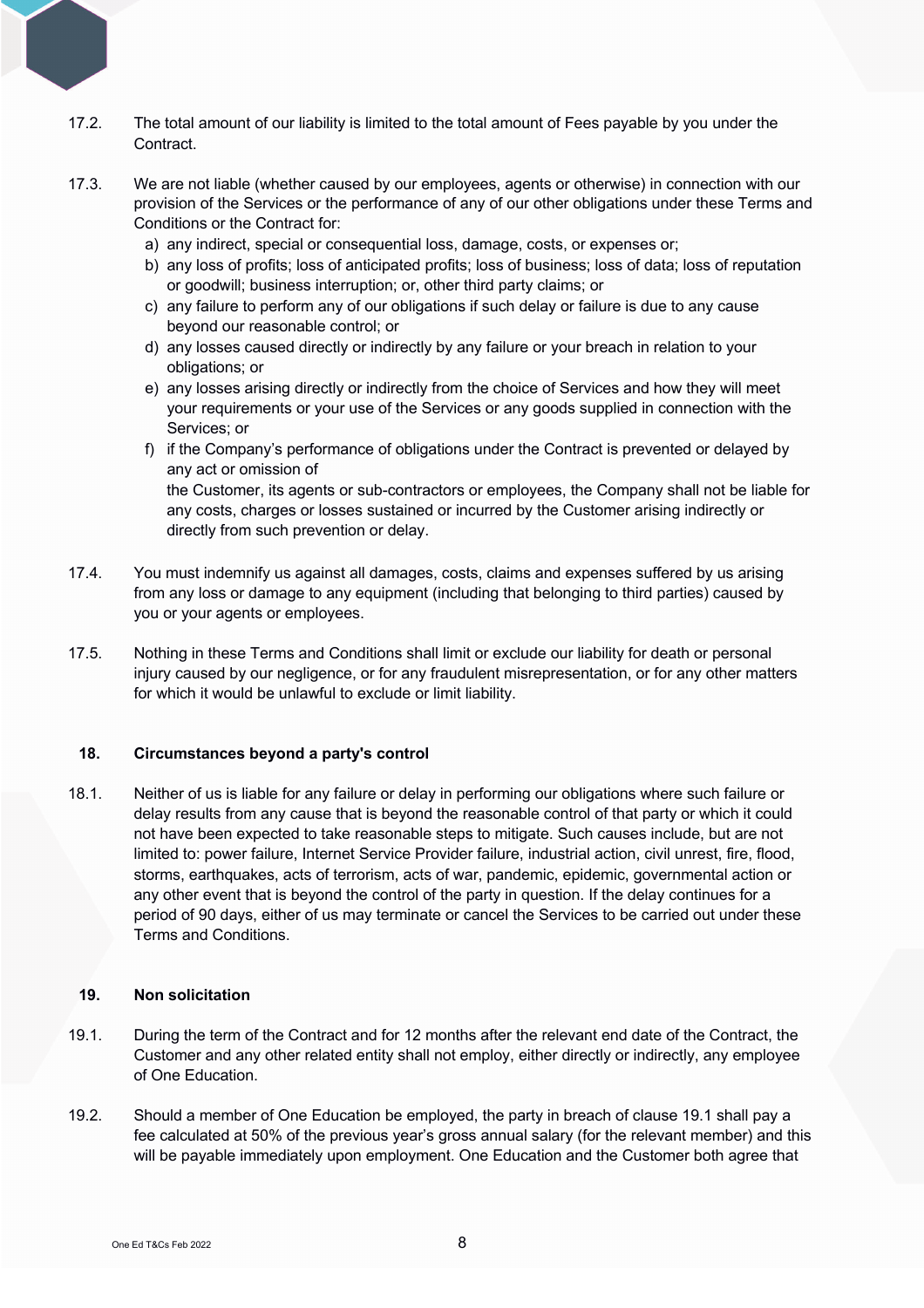this represents a reasonable and fair sum in consideration of the damage which would be borne by One Education.

# 19.3.

# **20. Confidentiality**

- 20.1. The Customer and the Company agree that in the course of the Company providing Services to the Customer, the parties may disclose to each other certain Confidential Information. The Customer and the Company agree that each party will not use the Confidential Information other than to perform their obligations under the Contract. Each party will maintain the Confidential Information's confidentiality and not disseminate it to any third party without the disclosing party's prior written consent, save that this obligation shall not apply to any Confidential Information that either party has a duty (whether legal or otherwise) to communicate or that is in the public domain or is already in the receiving party's possession through no fault of the receiving party.
- 20.2. The Customer shall restrict disclosure of Confidential Information to such of its employees, agents or sub-contractors as need to know the same for the purpose of discharging the Customer's obligations to the Company, and shall ensure that such employees, agents or sub-contractors are subject to obligations of confidentiality corresponding to those which bind the Customer.
- 20.3. Without limiting the generality of the clauses relating to Confidential Information, all media releases and public announcements related to the Contract by either party shall be co-ordinated with the other party and approved jointly by the parties prior to release.
- 20.4. These Clauses 20.1 to 20.3 shall survive termination of the Contract, however arising.

# **21. Communications**

- 21.1. All notices under these Terms and Conditions must be in writing and signed by, or on behalf of, the party giving notice (or a duly authorised officer of that party).
- 21.2. Notices shall be deemed to have been duly given:
	- a) when delivered, if delivered by courier or other messenger (including registered mail) during the normal business hours of the recipient; or
	- b) when sent, if transmitted by fax or email and a successful transmission report or return receipt is generated; or
	- c) on the fifth business day following mailing, if mailed by national ordinary mail
- 21.3. All notices under these Terms and Conditions must be addressed to the most recent address, email address or fax number notified to the other party.

### **22. No waiver**

22.1. No delay, act or omission by a party in exercising any right or remedy will be deemed a waiver of that, or any other, right or remedy nor stop further exercise of any other right, or remedy.

# **23. Severance**